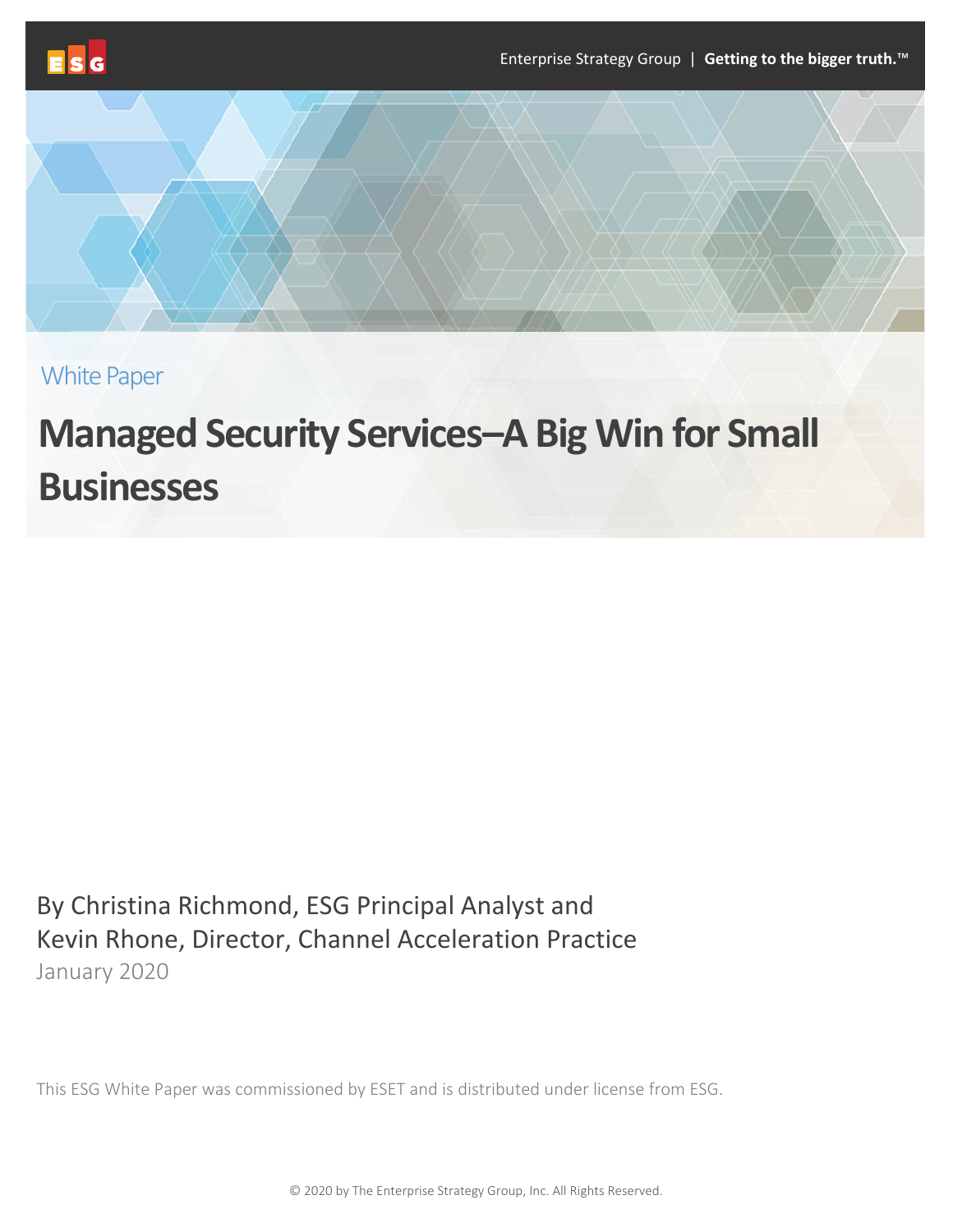#### $\overline{2}$

# **Contents**

| $\label{lem:1} \mbox{Introduction} \,\, \ldots \,\, \ldots \,\, \ldots \,\, \ldots \,\, \ldots \,\, \ldots \,\, \ldots \,\, \ldots \,\, \ldots \,\, \ldots \,\, \ldots \,\, \ldots \,\, \ldots \,\, \ldots \,\, \ldots \,\, \ldots \,\, \ldots \,\, \ldots \,\, \ldots \,\, \ldots \,\, \ldots \,\, \ldots \,\, \ldots \,\, \ldots \,\, \ldots \,\, \ldots \,\, \ldots \,\, \ldots \,\, \ldots \,\, \ldots \,\, \ldots \,\, \ldots \,\, \ldots \,\, \ldots \,\,$ |  |
|------------------------------------------------------------------------------------------------------------------------------------------------------------------------------------------------------------------------------------------------------------------------------------------------------------------------------------------------------------------------------------------------------------------------------------------------------------------|--|
|                                                                                                                                                                                                                                                                                                                                                                                                                                                                  |  |
|                                                                                                                                                                                                                                                                                                                                                                                                                                                                  |  |
|                                                                                                                                                                                                                                                                                                                                                                                                                                                                  |  |
|                                                                                                                                                                                                                                                                                                                                                                                                                                                                  |  |
|                                                                                                                                                                                                                                                                                                                                                                                                                                                                  |  |
|                                                                                                                                                                                                                                                                                                                                                                                                                                                                  |  |
|                                                                                                                                                                                                                                                                                                                                                                                                                                                                  |  |
|                                                                                                                                                                                                                                                                                                                                                                                                                                                                  |  |
|                                                                                                                                                                                                                                                                                                                                                                                                                                                                  |  |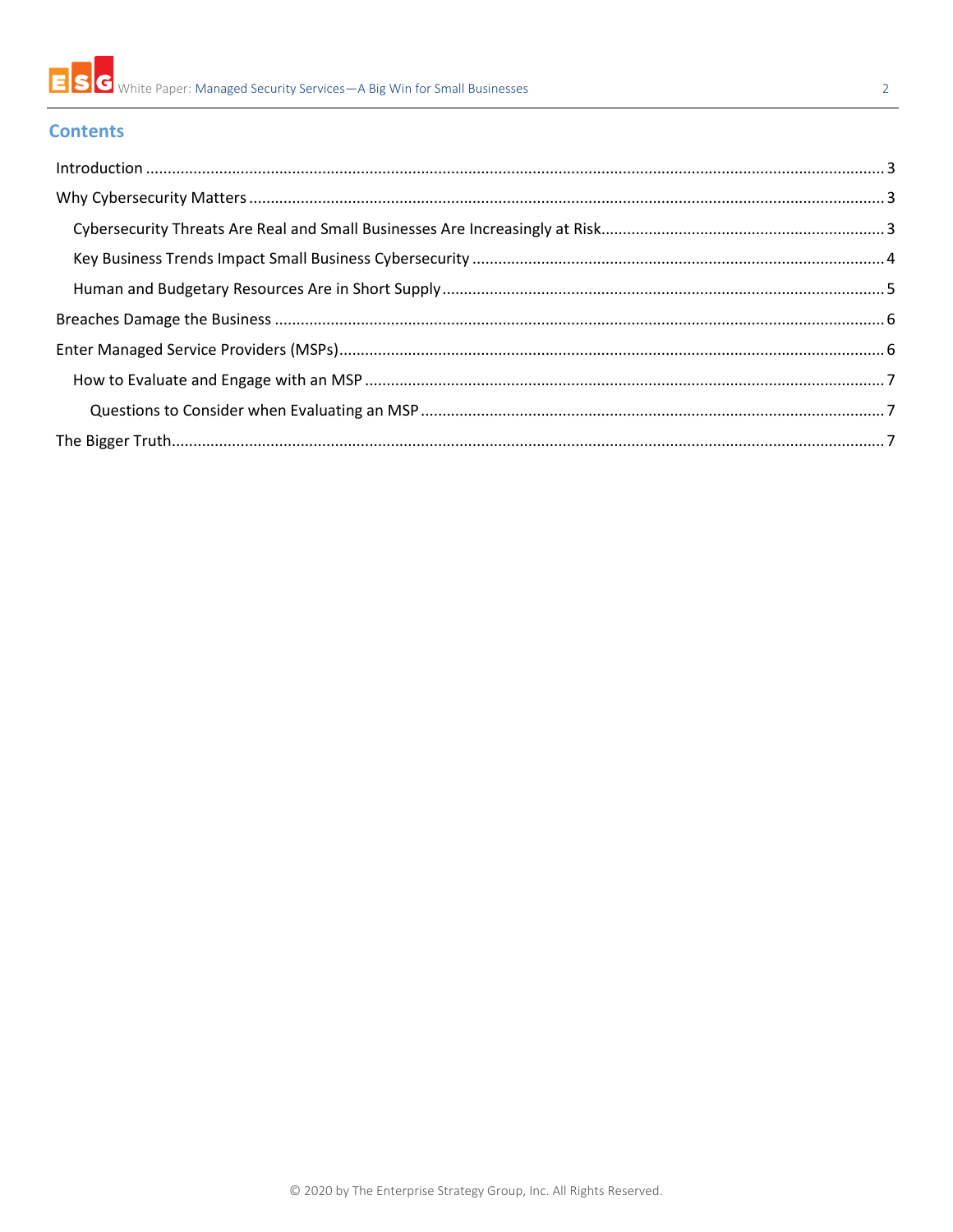# <span id="page-2-0"></span>**Introduction**

As a small business<sup>[1](#page-2-3)</sup> owner, you've put your heart and soul into your business. The lifeblood of your business is data: customer data, as well as data about your intellectual property and how you run your business. Cybersecurity attacks threaten this data every single day. Small enterprises like yours struggle to allocate budget and retain resources to avoid security incidents that might compromise what you've worked so hard to create. Basic security hygiene is hard enough given resource constraints, but critical threat detection and response (TDR) is even harder.

As you probably know, small businesses are not immune to cyber-attacks. In fact, businesses like yours are a regular target for hackers, cyber-criminals, and the like. Many companies like yours seek outside assistance with cybersecurity through managed service providers (MSPs). In fact, according to a recent ESG research study, 38% of small organizations use managed security services and another 37% that do not use these services today plan to in the next 1[2](#page-2-4) months.<sup>2</sup> These service providers include offerings that range from managing your entire IT operation to providing security functions and threat detection and response capabilities. MSPs have compelling capabilities for small business owners. They see a wide gamut of company infrastructures and crowdsourced threat data from them and provide platform-based solutions that are simple to use. These services can free you up to do what you've dedicated your life to rather than becoming a cybersecurity expert to protect your infrastructure.

This white paper outlines how MSPs rely on ESET's security offerings to satisfy small enterprise security requirements and how MSPs make it easy for small businesses like yours to stay secure.

# <span id="page-2-1"></span>**Why Cybersecurity Matters**

#### <span id="page-2-2"></span>**Cybersecurity Threats Are Real and Small Businesses Are Increasingly at Risk**

Small organizations like yours are relatively easy targets. According to Verizon's *2019 Data Breach Investigations Report* (DBIR), 4[3](#page-2-5)% of breaches in the past year involved small businesses.<sup>3</sup> When ESG asked small businesses approximately how many times their organization experienced a security incident over the past 2 years, 53% of them said they had suffered an

# Malware and Phishing Hit Hardest

Of all attacks, small businesses feel that malware and phishing are the most disruptive.

attack between one and 10 times (see Figure 1). These incidents might include system compromises, malware, DDoS attacks, targeted phishing attacks, data breaches, and the like. Additionally, small businesses may be vulnerable to supply chain insecurity and their endpoints could become weaponized in DDoS attacks. Many of your small business brethren have seen compromised email accounts as well.

<span id="page-2-5"></span><sup>3</sup> Source: Verizon, *[2019 Data Breach Investigations Report](https://enterprise.verizon.com/resources/reports/dbir/2019/summary-of-findings/)*.

<span id="page-2-4"></span><span id="page-2-3"></span><sup>&</sup>lt;sup>1</sup> For the purpose of this paper, we use small business to refer to organizations with under 100 employees.<br><sup>2</sup> Source: ESG Master Survey Results, [Cybersecurity Trends at SMB Organizations,](https://research.esg-global.com/reportaction/cybersecuritySMBMSR/Toc) August 2018. All other ESG rese white paper have been taken from this master survey results set, unless otherwise noted.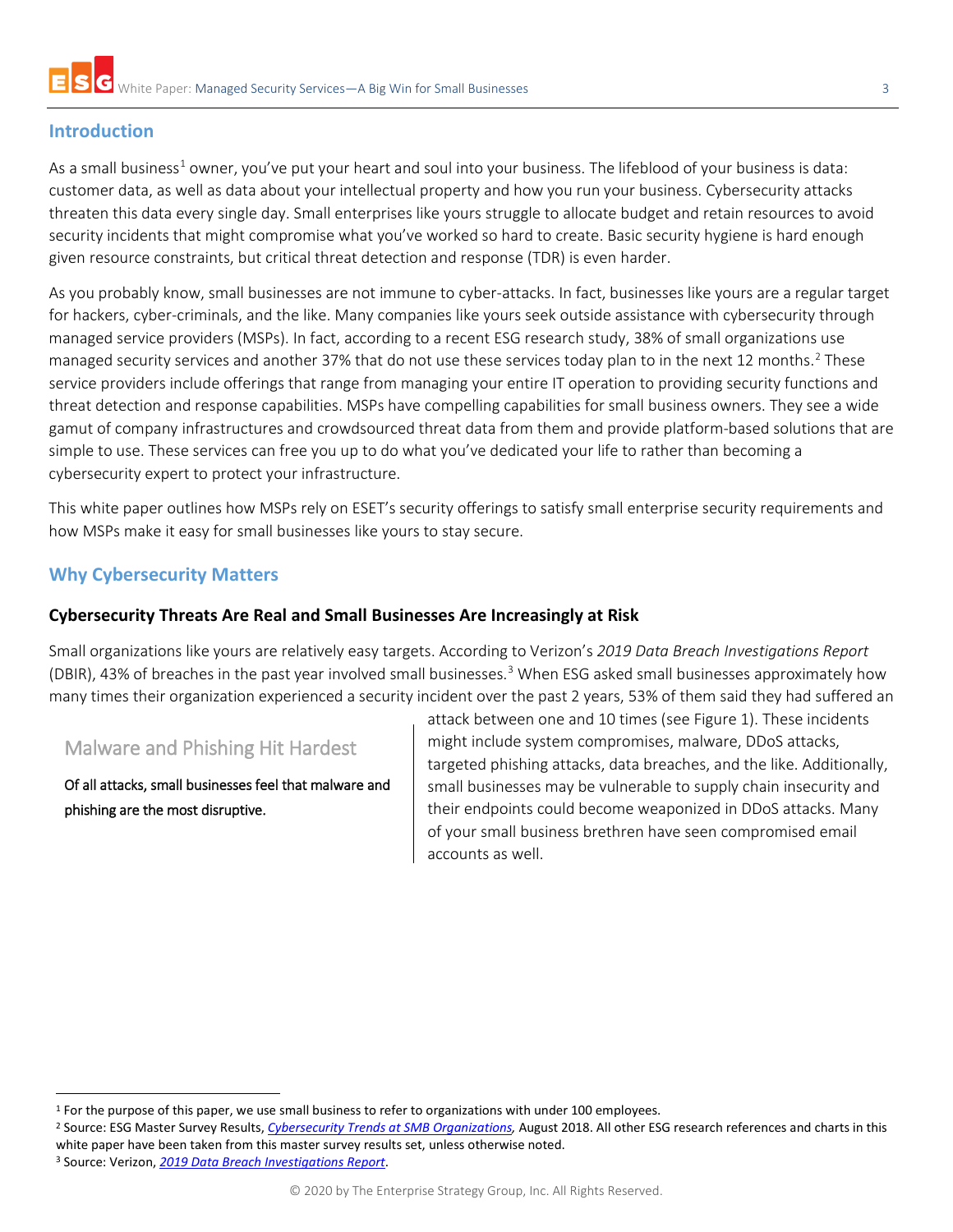#### **Figure 1. Small Organizations Suffer Security Incidents Too**





*Source: Enterprise Strategy Group*

#### <span id="page-3-0"></span>**Key Business Trends Impact Small Business Cybersecurity**

Your business may be cloud-native, like many small businesses, meaning business systems are built on public and private cloud or multiple cloud infrastructures. However, some small companies also build their infrastructures on-premises, creating a complicated architecture in which to practice TDR. Twenty-two percent of ESG survey respondents claim new IT initiatives such as cloud and mobile computing that were implemented without proper cybersecurity oversight and controls were a factor in the cybersecurity incidents

# Human Error Tops Reasons for Incidents

35% cite human error by end-users.

17% cite human error by those tasked with cybersecurity responsibilities.

experienced. Another factor cited by 15% of the respondents was the fact that business and executive management tend to treat cybersecurity as a low priority, and 17% said that spending on cybersecurity products and services is inadequate. But interestingly, the highest contributor to security incidents, reported by a total of 46% of ESG's survey respondents, is human error (see Figure 2).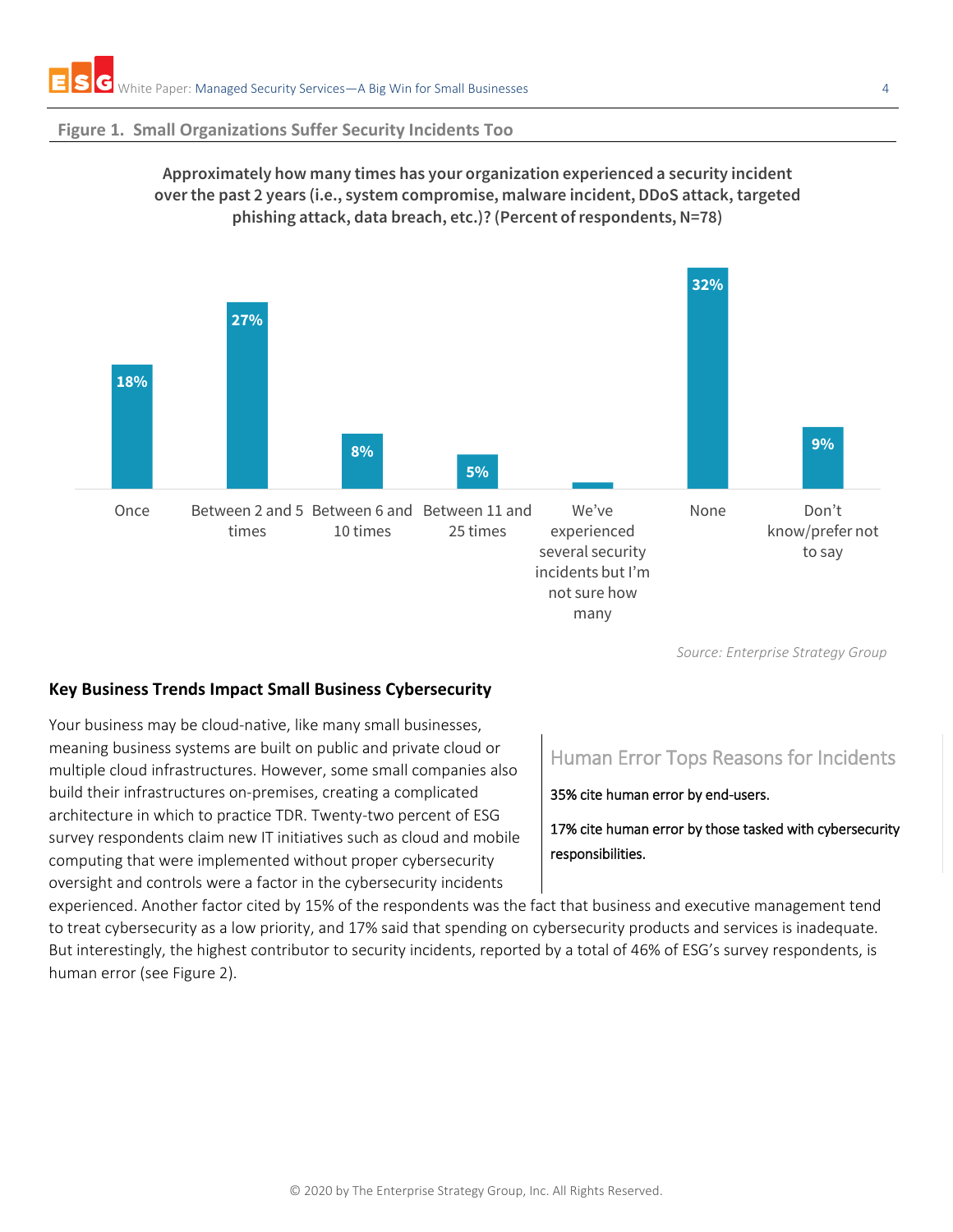#### **Figure 2. Security Events Exacerbated by Human Error, Management Priorities, and New IT Initiatives**

## **Which of the following factors were the biggest contributors to the security events your organization experienced in the past two years? (Percent of respondents, N=46, multiple responses accepted)**



**17% 17% 20% 20%**

**22%**

*Source: Enterprise Strategy Group*

#### <span id="page-4-0"></span>**Human and Budgetary Resources Are in Short Supply**

It's possible that your business struggles—like other small companies—to find enough staff to cover both the day-to-day IT operations and the rest of its overarching IT operations duties. In fact, lack of human and budgetary resources is one of the biggest challenges for the small-sized organizations. Forty-eight percent of small businesses surveyed corroborate that their IT staff wears multiple hats, including cybersecurity. Add to this the fact that 76% of respondents to a separate ESG research study indicated that TDR is more difficult than it was 2 years ago for all sized customers, and among the reasons that respondents believe that the difficulty has increased are that the volume and sophistication of threats and the TDR workload has increased.<sup>4</sup> This is relevant to your small enterprise especially because TDR requires specialized staff you might not be able to find or afford.

**35%**

<span id="page-4-1"></span> <sup>4</sup> Source: ESG Master Survey Results, *[The Threat Detection and Response Landscape](https://research.esg-global.com/reportaction/tdrmsr/Toc)*, April 2019.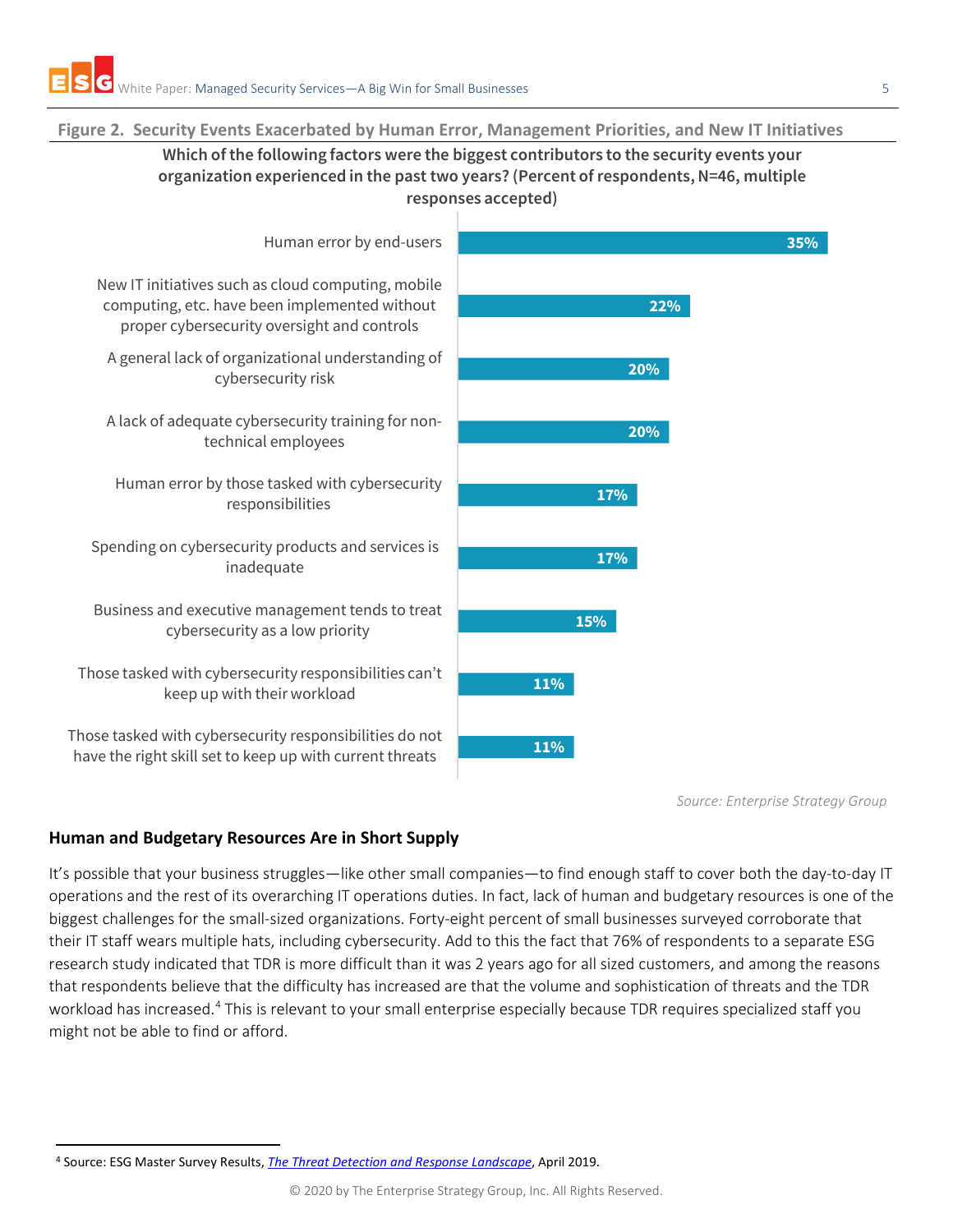# <span id="page-5-0"></span>**Breaches Damage the Business**

As you know, security breaches can damage your business, and companies like yours have more to lose and aren't able to recover as easily. Ineffective security creates business risks such as lost productivity; disruption of business processes, applications, and IT systems; as well as breaches of confidential data, which as we've discussed is the lifeblood of all enterprises, but the loss of which can decimate a small business (see Figure 3).

#### **Figure 3. Lost Productivity, Disruption of Business and Systems, and Loss of Data Top Breach Outcomes**





*Source: Enterprise Strategy Group*

# <span id="page-5-1"></span>**Enter Managed Service Providers (MSPs)**

Outsourcing cybersecurity to an MSP that offers security technologies and services specific to small businesses, like those offered by ESET, ensures that basic security hygiene is practiced, security operations are monitored, and your company gains visibility into alerts and possible intrusion, thereby reducing potential for disaster. In addition, buying security through subscription-based services removes the need for you to buy security technologies outright. Small enterprises look to outsource TDR and to purchase hands-on response and remediation, threat containment, and risk management for the organization. This is often called managed threat detection and response (MDR). Additionally, threat management and 24x7 support staff are top of mind for the small enterprise.

Due to the dearth of dedicated cybersecurity staff in small organizations, security behavior falls to all employees. According to ESG research, more than two-fifths of small company respondents believe more cybersecurity training to nontechnical employees would provide the biggest cybersecurity benefit for their organization moving forward. Many MSPs offer security employee training toward this end.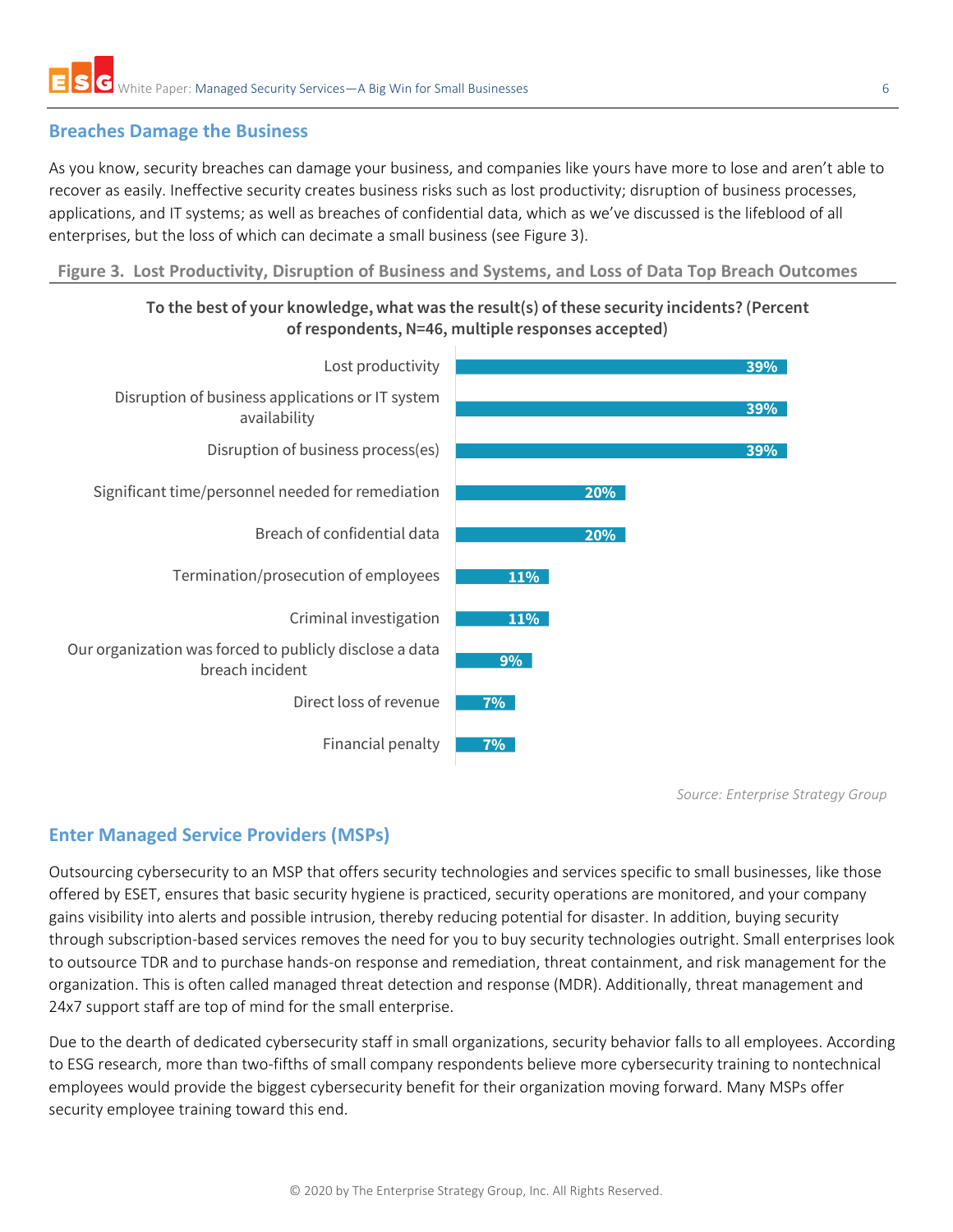#### <span id="page-6-0"></span>**How to Evaluate and Engage with an MSP**

Security technologies critical to a small enterprise include endpoint protection and encryption along with endpoint detection and response tools, or EDR. Two-factor authentication is table stakes for small businesses to ensure proper user access and authentication of systems. Beyond these two requirements, it is useful to consume these services via a platform that is reliable and simple to deploy. Ease of use removes obstacles to small businesses that might not have the time and resources to fully understand and manage security capabilities.

#### <span id="page-6-1"></span>Questions to Consider when Evaluating an MSP

- Does the MSP have a broad range of products and services available to small businesses specifically?
- What assistance is provided to assess the organization's infrastructure, and implement any and all technologies? What can the MSP offload operationally for the company?
- Finally, how available are the MSP maintenance and support staff to the client?

Ultimately small businesses are just like any other businesses regarding cybersecurity hygiene, employee training, and topnotch service. However, small businesses do need more handholding because their employees are forced to wear so many different hats. They also need a service provider that understands the cybersecurity issues that small businesses face and can assist them in making the right technology decisions. Small businesses need to keep costs down without sacrificing quality and ease of use, which can free them up to concentrate on running the business.

# <span id="page-6-2"></span>**The Bigger Truth**

Reducing cybersecurity risk should be a high priority, but it's not easy, especially for small-sized firms. Cybersecurity is made more approachable, manageable, and effective with the right support and full range of MSP services predicated on solid security technologies from a reliable vendor, such as ESET, that focuses on MSP excellence. Both ESET and its MSP partners understand small businesses like yours and where your company needs the most cybersecurity help: endpoint protection and encryption, two-factor authentication, EDR, and MDR. TDR is challenging for firms like yours because small enterprises are short-staffed and under-resourced. Hence, turning to MSPs engaged in a strong vendor partnership with a company like ESET can assist you to get back to business and leave cybersecurity to the experts.